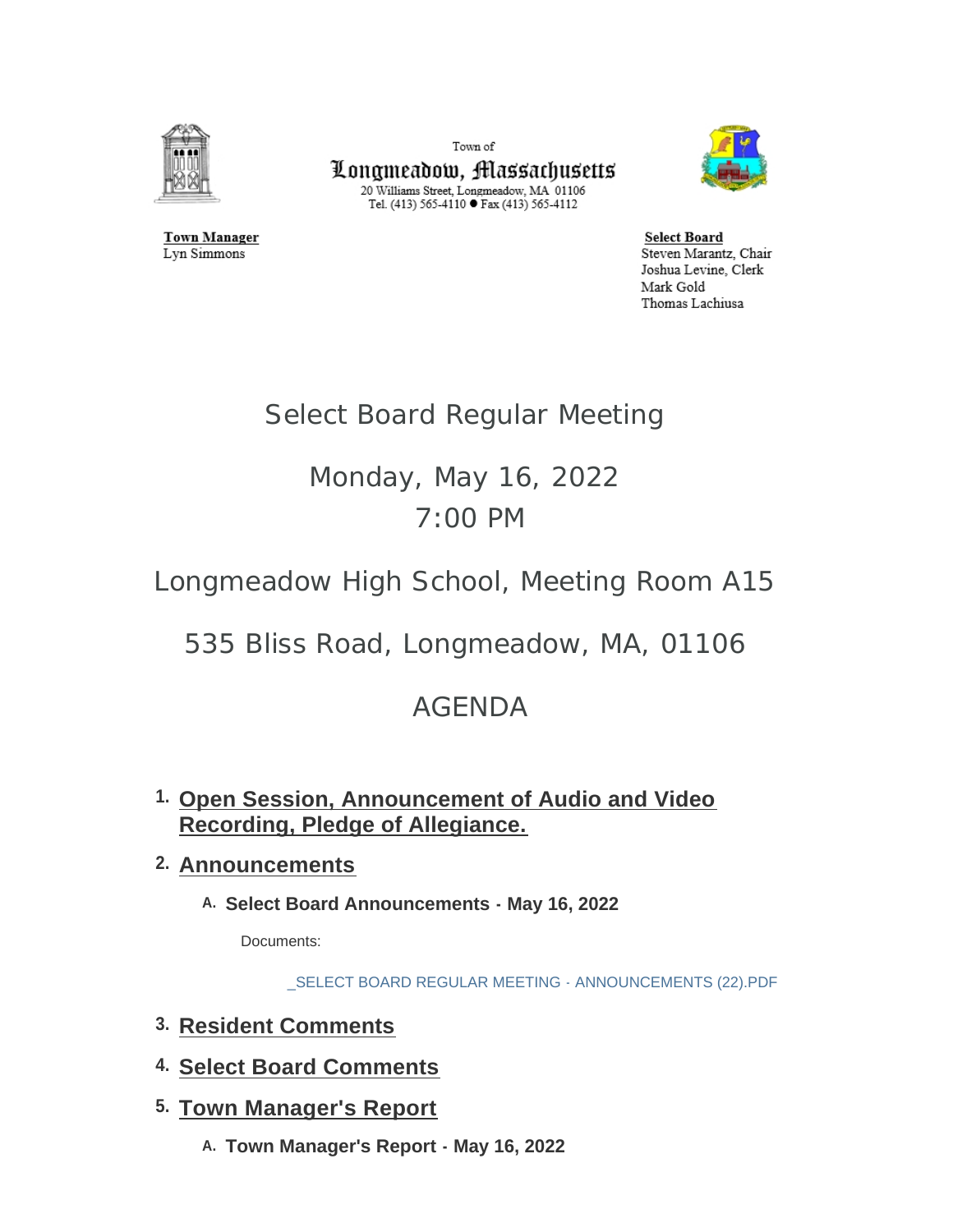Documents:

#### [TOWN MANAGER REPORT MAY 16 2022.PDF](https://www.longmeadow.org/AgendaCenter/ViewFile/Item/2332?fileID=22813)

## **Department Monthly Reports - April a.**

Documents:

[BUILDING MONTHLY REPORT FOR APRIL 2022.PDF](https://www.longmeadow.org/AgendaCenter/ViewFile/Item/2321?fileID=22798) [COA MONTHLY REPORT - APRIL.PDF](https://www.longmeadow.org/AgendaCenter/ViewFile/Item/2321?fileID=22799) [FIRE DEPT. APRIL 2022 RPT \(1\).PDF](https://www.longmeadow.org/AgendaCenter/ViewFile/Item/2321?fileID=22800) [MONTHLY REPORT FINANCE DEPT - 2022 APR.PDF](https://www.longmeadow.org/AgendaCenter/ViewFile/Item/2321?fileID=22801) [PARKS AND RECREATION APRIL 2022.PDF](https://www.longmeadow.org/AgendaCenter/ViewFile/Item/2321?fileID=22802) [LPD MONTHLY REPORT APRIL 2022.PDF](https://www.longmeadow.org/AgendaCenter/ViewFile/Item/2321?fileID=22809)

# **Presentations / Guest Speakers 6.**

# **Discussion with Longmeadow Anti-Racism Coalition A.**

# **Old Business 7.**

# A. Approval of Meeting Minutes

**Draft Minutes - April 19, 2022 a.**

Documents:

#### [2022 4 19 MINUTES DRAFT.PDF](https://www.longmeadow.org/AgendaCenter/ViewFile/Item/2333?fileID=22803)

# **Town Manager Evaluation Process B.**

Documents:

#### [TOWN MANAGER EVALUATION FORM - PDF FILLABLE.PDF](https://www.longmeadow.org/AgendaCenter/ViewFile/Item/2315?fileID=22745)

## **Annual Town Meeting Debrief C.**

# **New Business 8.**

## **Updated Investment Policy A.**

Documents:

#### [POLICY - INVESTMENT 5-16-22 DRAFT.PDF](https://www.longmeadow.org/AgendaCenter/ViewFile/Item/2316?fileID=22739)

# **B. Bond Anticipation Notes**

Documents:

[BAN BID 5-12-22.PDF](https://www.longmeadow.org/AgendaCenter/ViewFile/Item/2326?fileID=22796) [BAN MEMO 5-12-22 \(1\).PDF](https://www.longmeadow.org/AgendaCenter/ViewFile/Item/2326?fileID=22797)

# **Tax Title Custodian Appointment C.**

Documents: